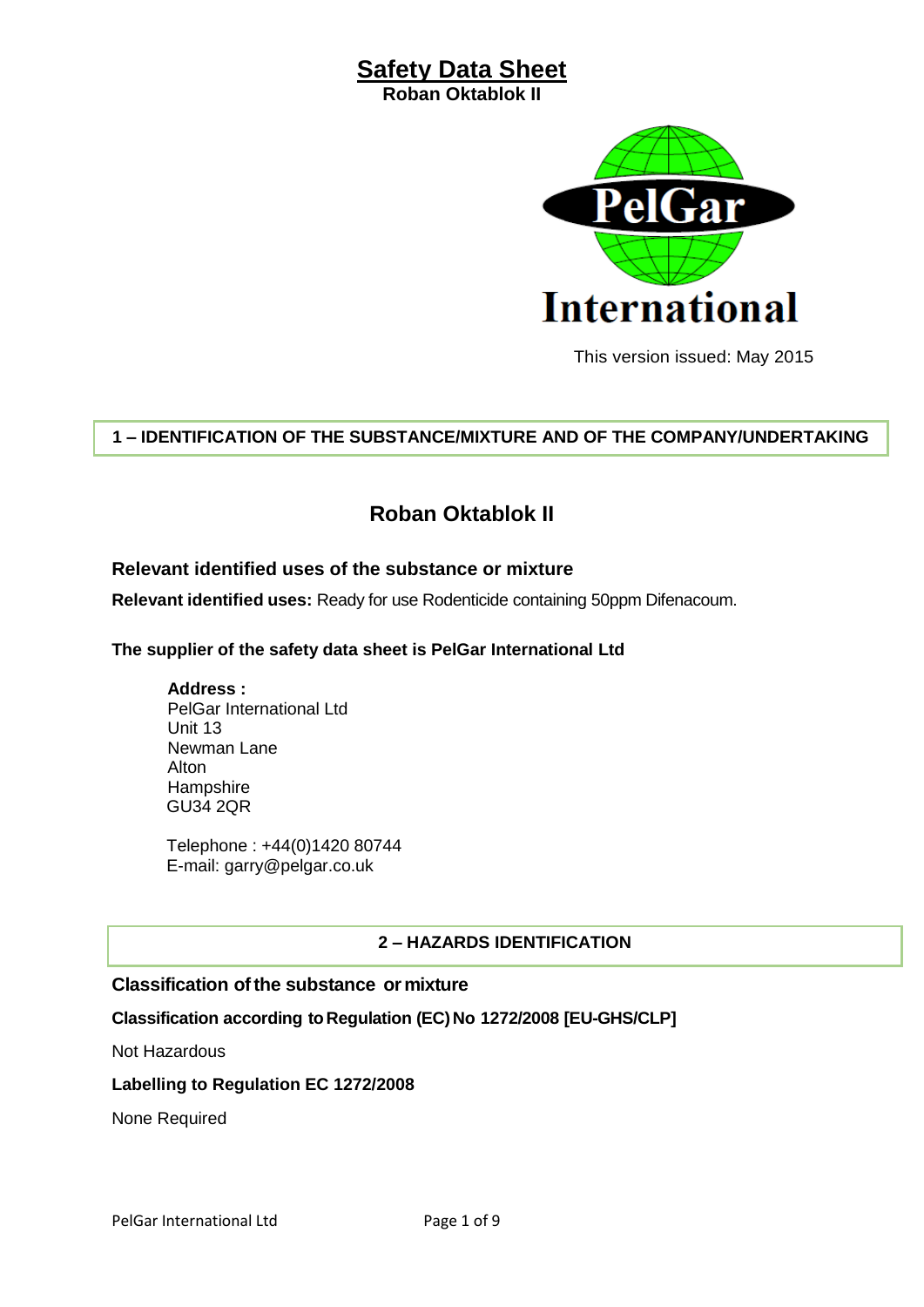#### **Roban Oktablok II**

#### **Hazard Statements**

| <b>H-Statements</b> |                                                                                              |  |
|---------------------|----------------------------------------------------------------------------------------------|--|
| <b>EUH 208</b>      | Contains 1, 2- Benzisothiazolin-3-one. May produce<br>an allergic reaction.                  |  |
| <b>EUH401</b>       | To avoid risks to human health and the environment,<br>comply with the instructions for use. |  |

### **Precautionary Statements**

| <b>P-Statements</b> |                                                                            |  |
|---------------------|----------------------------------------------------------------------------|--|
| P <sub>102</sub>    | Keep out of reach of children.                                             |  |
| P <sub>103</sub>    | Read label before use.                                                     |  |
| P <sub>220</sub>    | Keep / Store away from foodstuffs, beverages and animal<br>feeding stuffs. |  |
| P <sub>262</sub>    | Do not get on skin.                                                        |  |
| P <sub>270</sub>    | Do not eat, drink or smoke when using this product.                        |  |
| P280                | Wear protective gloves [Professional users].                               |  |
| P <sub>273</sub>    | Avoid release to the environment.                                          |  |
| $P301 + P310$       | IF SWALLOWED: Immediately call a POISON CENTER or<br>doctor/physician.     |  |
| $P404 + P405$       | Store in a closed container. Store locked up.                              |  |
| P <sub>501</sub>    | Dispose of contents/container in accordance with local<br>regulations.     |  |

#### **Chemical nature**

Biocidal product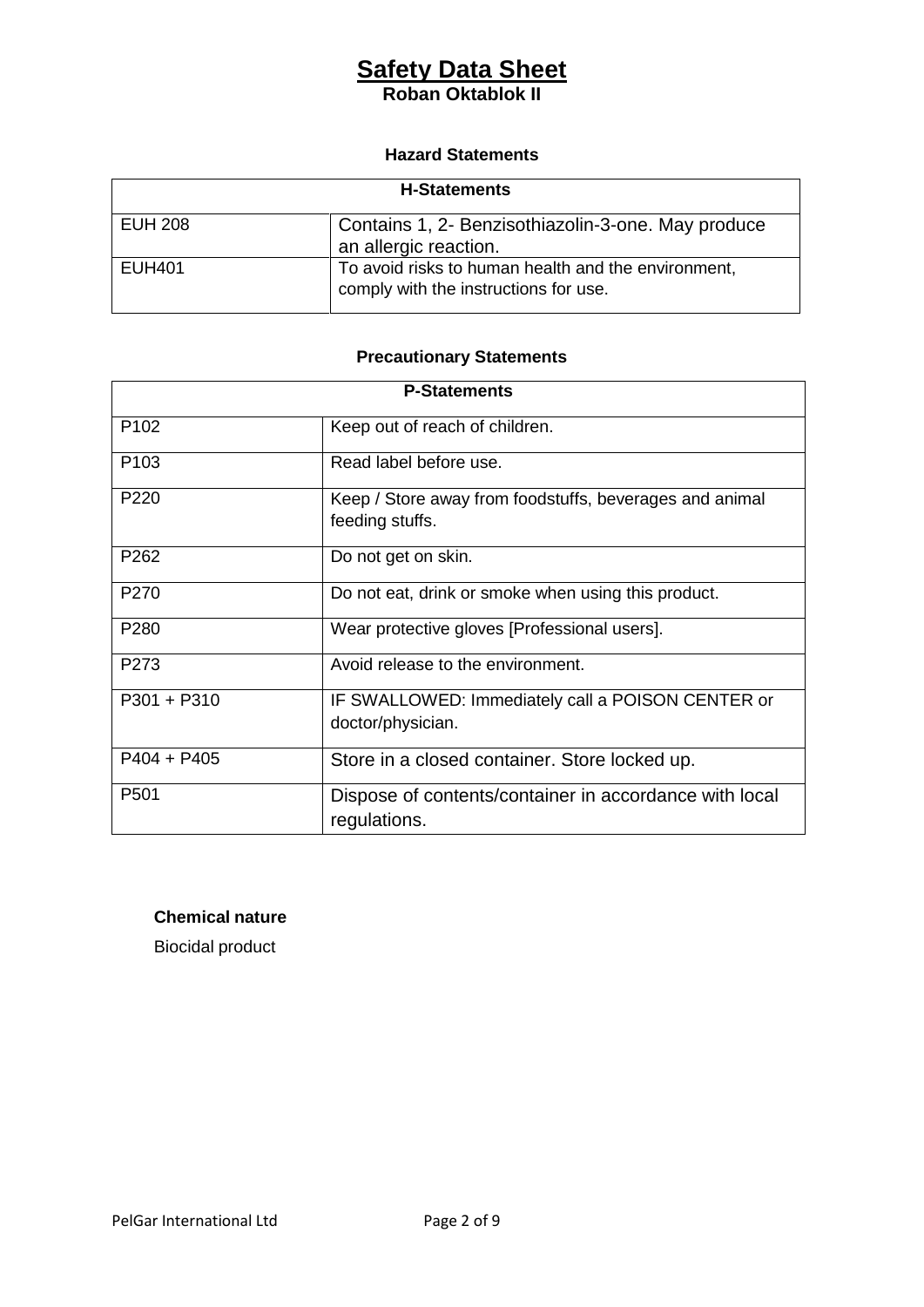**Roban Oktablok II**

#### **3 – COMPOSITION/INFORMATION ON INGREDIENTS**

#### **Hazardous ingredients (GHS) according to Regulation (EC) No. 1272/2008**

| Difenacoum             |                                           |  |  |  |
|------------------------|-------------------------------------------|--|--|--|
| Content (W/W): 0.005 % | Acute toxicity, Oral Cat 2                |  |  |  |
| CAS Number: 56073-07-5 | Specific target organ toxicity - RE Cat 1 |  |  |  |
| EC No. 259-978-4       | Aquatic acute, Cat 1                      |  |  |  |
|                        | Aquatic chronic, Cat 1                    |  |  |  |
|                        | H300, H310, H372, H400, H410              |  |  |  |

| Denatonium Benzoate    |                                  |  |  |  |
|------------------------|----------------------------------|--|--|--|
| Content (W/W): 0.001 % | Acute Toxic, (Oral), Cat 4       |  |  |  |
| CAS Number: 3734-33-6  | Acute Toxic, (Inhalation), Cat 4 |  |  |  |
| EC No. 223-095-2       | Skin Irritant, Cat 2             |  |  |  |
|                        | Eye Damage, Cat 2                |  |  |  |
|                        | Aquatic Chronic, Cat 3           |  |  |  |
|                        | H302, H332, H315, H319, H412     |  |  |  |

| 2, 2'-Iminodiethanol        |                   |  |  |  |
|-----------------------------|-------------------|--|--|--|
| Content (W/W): $< 0.1 \%$   | STOT RE, Cat 2    |  |  |  |
| <b>CAS Number: 111-42-2</b> | Eye Damage, Cat 1 |  |  |  |
| EC No. 203-868-0            | H373, H318        |  |  |  |

| 1,2-Benzisothiazolin-3-one |                            |  |  |  |
|----------------------------|----------------------------|--|--|--|
| Content (W/W): $< 0.02 \%$ | Acute Toxic, Cat 4         |  |  |  |
| CAS Number: 2634-33-5      | Skin Irritant, Cat 2       |  |  |  |
| EC No. 220-120-9           | Eye Damage, Cat 1          |  |  |  |
|                            | Skin Sensitizer Cat 1 H317 |  |  |  |
|                            | Aquatic Acute, Cat 1       |  |  |  |
|                            | H302, H315, H318, H400     |  |  |  |

#### **4 – FIRST-AID MEASURES**

#### **Description of first aid measures**

**General information:** In case of accident, or if you feel unwell, seek medical advice (show the label where possible). **Advice for Medical Doctors:** Difenacoum is an indirect anti-coagulant. Phytomenadione, Vitamin K, is antidotal. Determine prothrombin time not less than 18 hours after consumption. If elevated, administer Vitamin K1 until prothrombin time normalises. Continue determination of prothrombin time for two weeks after withdrawal of antidote and resume treatment if elevation occurs in that time.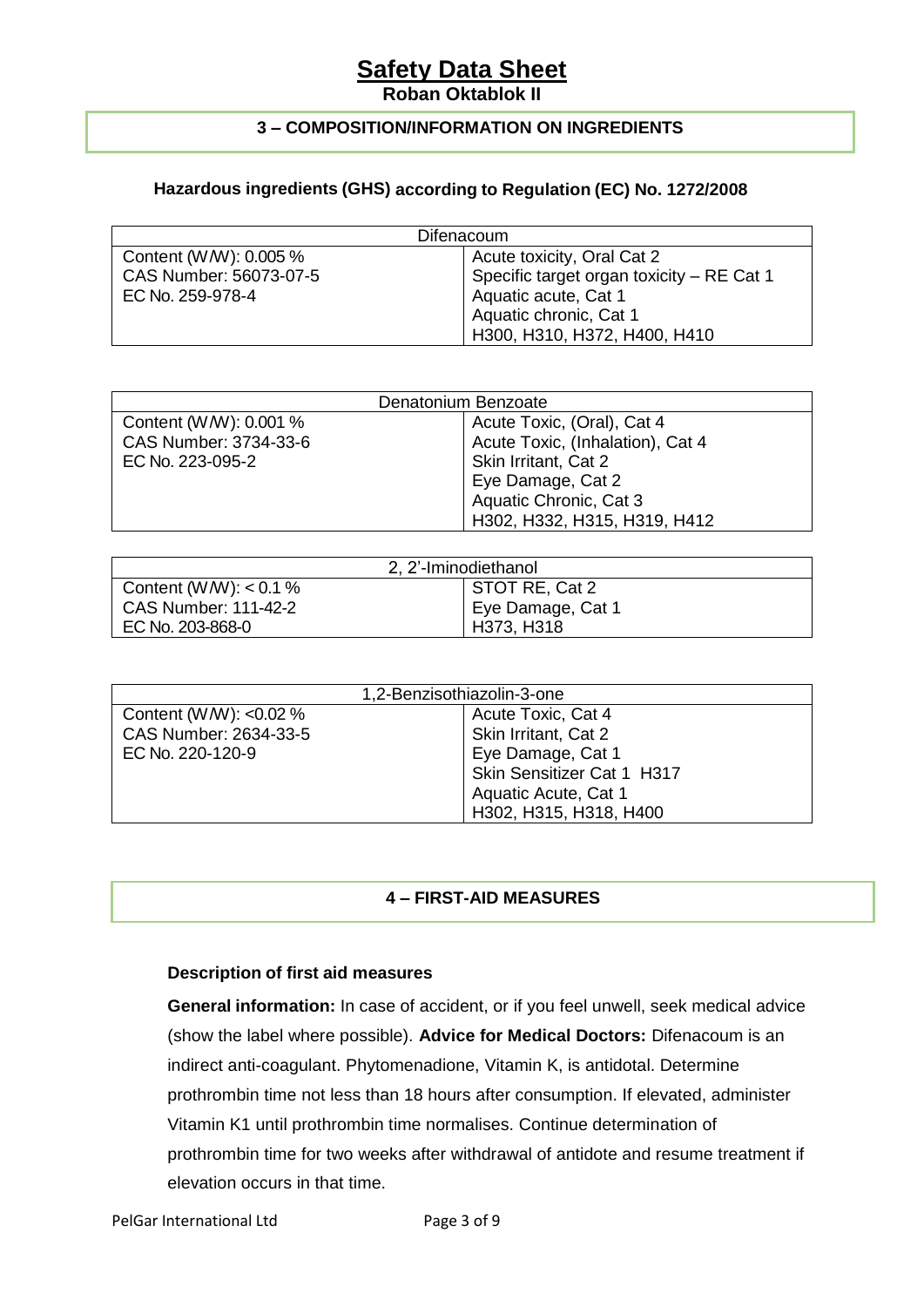**After inhalation:** Unlikely to present an inhalation hazard. If symptoms develop move the exposed person to fresh air. Immediately obtain medical advice.

**After skin contact:** May cause skin irritation in susceptible people. Immediately take off all contaminated clothing. Rinse skin with copious amounts of water and wash with soap and water. If you feel unwell seek immediate medical advice.

**After eye contact:** May cause eye irritation in susceptible people. Rinse opened eye for several minutes under running water. If irritation persists consult a doctor.

#### **After swallowing:**

Rinse mouth. Do NOT induce vomiting. Call a doctor immediately.

#### **5 – FIRE FIGHTING MEASURES**

#### **Extinguishing media**

**Suitable extinguishing agents:** Keep fire exposed containers cool by spraying with water. Appropriate fire extinguishers are CO2, Powder or Alcohol resistant foam. Use extinguishing media appropriate to the surrounding conditions. Do not use water jets to extinguish the fire.

**Special hazards arising from the substance or mixture:** Formation of toxic gases may occur if heated such as carbon oxides, nitrogen oxides and hydrogen chloride gas.

**Protective equipment:** Wear self-contained respiratory protective device. A chemical protection suit and suitable gloves and boots should be worn.

#### **6 – ACCIDENTAL RELEASE MEASURES**

**Environmental precautions:** Prevent leakage or spillage if safe to do so. **Methods and material for containment and cleaning up:** Clean up promptly by sweeping or vacuuming. Transfer to a suitably labelled container. Subsequently wash the contaminated area with water taking care to prevent washings entering sewers or drains.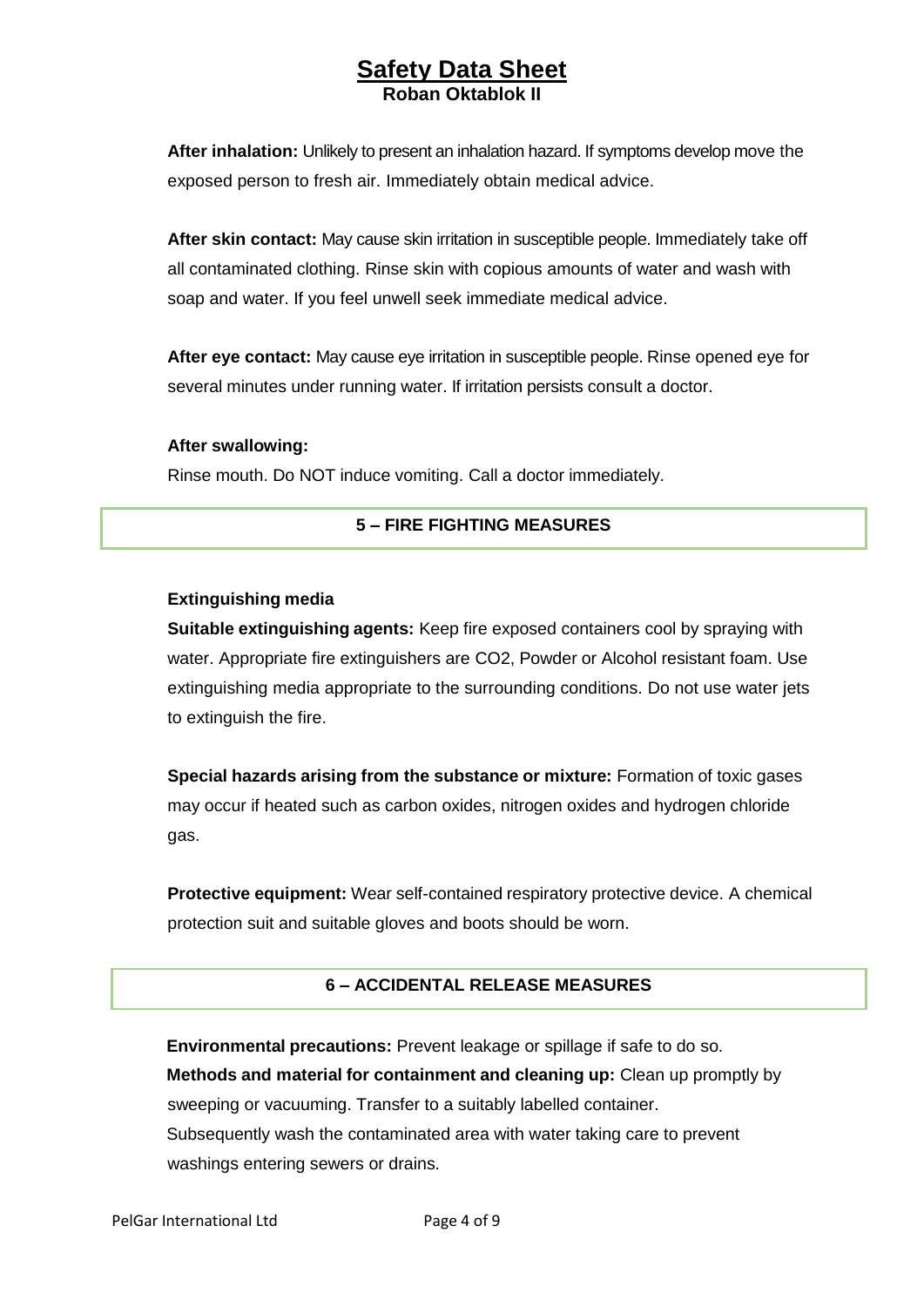#### **Reference to other sections**

See Section 7 for information on safe handling. See Section 8 for information on personal protection equipment. See Section 13 for disposal information.

#### **7 – HANDLING AND STORAGE**

#### **Handling**

**Precautions for safe handling:** Avoid contact with skin and eyes and avoid inhalation of dust. This product is unlikely to produce dust as the product is a wax block. Keep away from sources of ignition – No smoking, eating or drinking while handling this product. Always use good personal hygiene procedures when handling this product. Wash hands and face before eating, drinking or smoking. Read the label before use.

#### **Conditions for safe Storage including incompatibilities**

Store in a cool, dry location. Keep out of reach of children. Store only in the original receptacle. Keep away from sources of heat. Store away from foodstuffs. Keep away from oxidizing agents.

#### **Protection against fire and explosion:**

Keep away from heat sources as the product is combustible. The product is not explosive. Keep away from oxidizing agents.

#### **8 – EXPOSURE CONTROLS AND PERSONAL PROTECTION**

#### **Exposure limits:**

| propane-1,2-diol                                 | WEL 8-hr limit ppm: -                        | WEL 8-hr limit mg/m3: 10                             |
|--------------------------------------------------|----------------------------------------------|------------------------------------------------------|
| (Propane-1,2-diol particulates)                  | WEL 15 min limit ppm: -                      | WEL 15 min limit mg/m3: -                            |
| propane-1,2-diol                                 | WEL 8-hr limit ppm: 150                      | WEL 8-hr limit mg/m3: 474                            |
| (Propane-1,2-diol total vapour and particulates) | WEL 15 min limit ppm: -                      | WEL 15 min limit mg/m3: -                            |
| Sugar                                            | WEL 8-hr limit ppm: -                        | WEL 8-hr limit mg/m3: 10                             |
| (Sucrose)                                        | WEL 15 min limit ppm: -                      | WEL 15 min limit mg/m3: 20                           |
| Paraffin Wax                                     | WEL 8-hr limit ppm:<br>WEL 15 min limit ppm: | WEL 8-hr limit mg/m3: 2<br>WEL 15 min limit mg/m3: 6 |
| Paraffin Wax                                     | WEL 8-hr limit ppm: -                        | WEL 8-hr limit mg/m3: 2                              |
| (Paraffin wax, fume)                             | WEL 15 min limit ppm: -                      | WEL 15 min limit mg/m3: 6                            |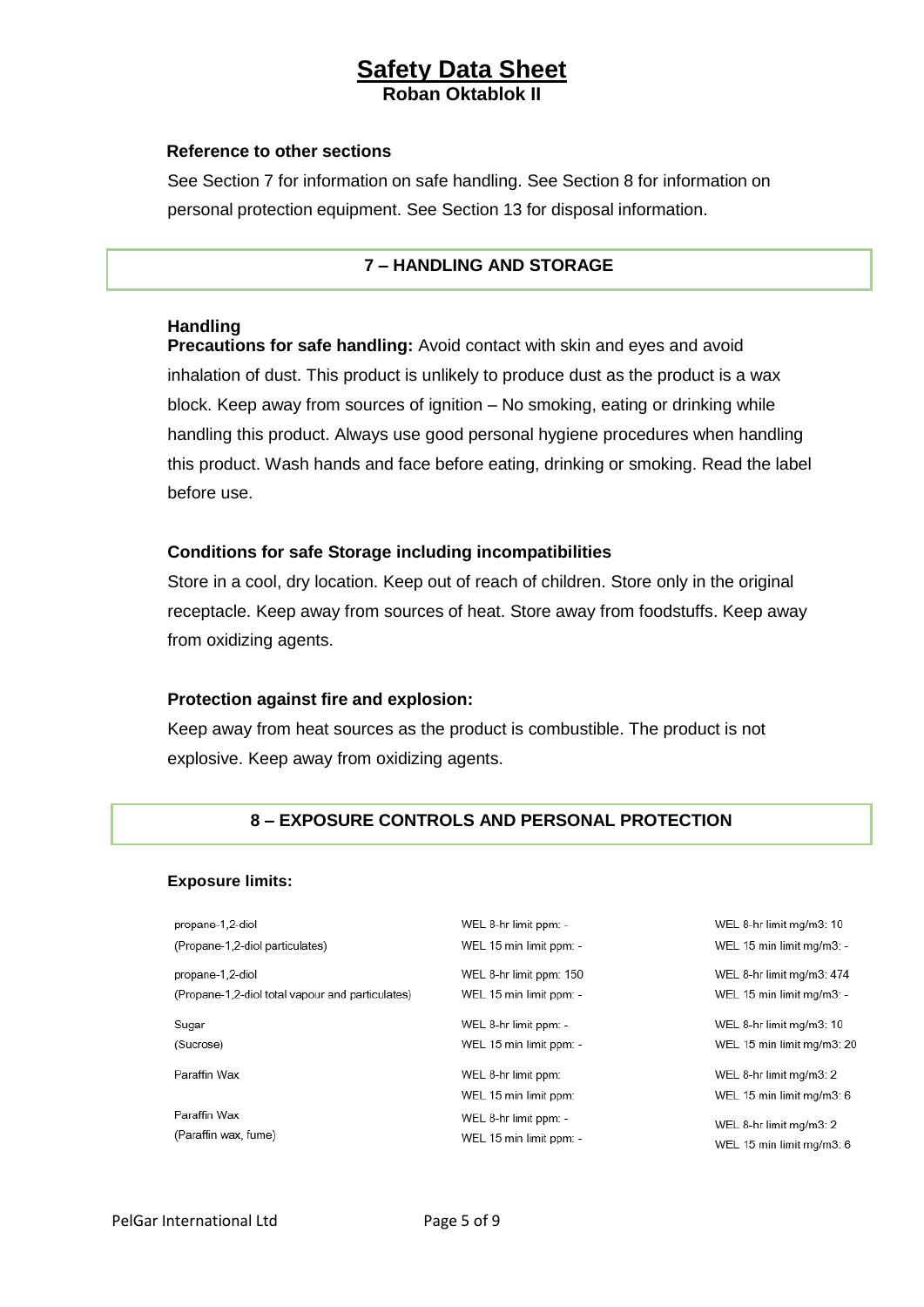#### **Exposure controls**

Keep away from foodstuffs, beverages and feed. Wash hands before breaks and at the end of work.

#### **Hand protection:**

Suitable chemical resistant gloves are recommended for professional users.

#### **Eye protection:**

Not required under normal conditions of handling and use.

#### **Body protection:**

Body protection must be chosen depending on activity and possible exposure, for example apron, closed work clothing, protecting boots.

#### **General safety and hygiene measures:**

Handle in accordance with good hygiene and safety practice. Wearing of closed work clothing is recommended. Avoid contact with the skin, eyes and clothing. Store work clothing separately.

#### **9 – PHYSICAL AND CHEMICAL PROPERTIES**

Form: Wax block

Colour: Red or Blue

Odour: Slight

M. Pt. (Deg. C): approx. 60 Deg C (for the wax)

Relative Density: Not available

Solubility (Water): Immiscible in water

Flammability limits: Combustible

#### **10 – STABILITY AND REACTIVITY**

#### **Reactivity**

Stable under normal conditions.

#### **Chemical stability**

Stable under normal conditions. Not explosive or oxidising.

PelGar International Ltd Page 6 of 9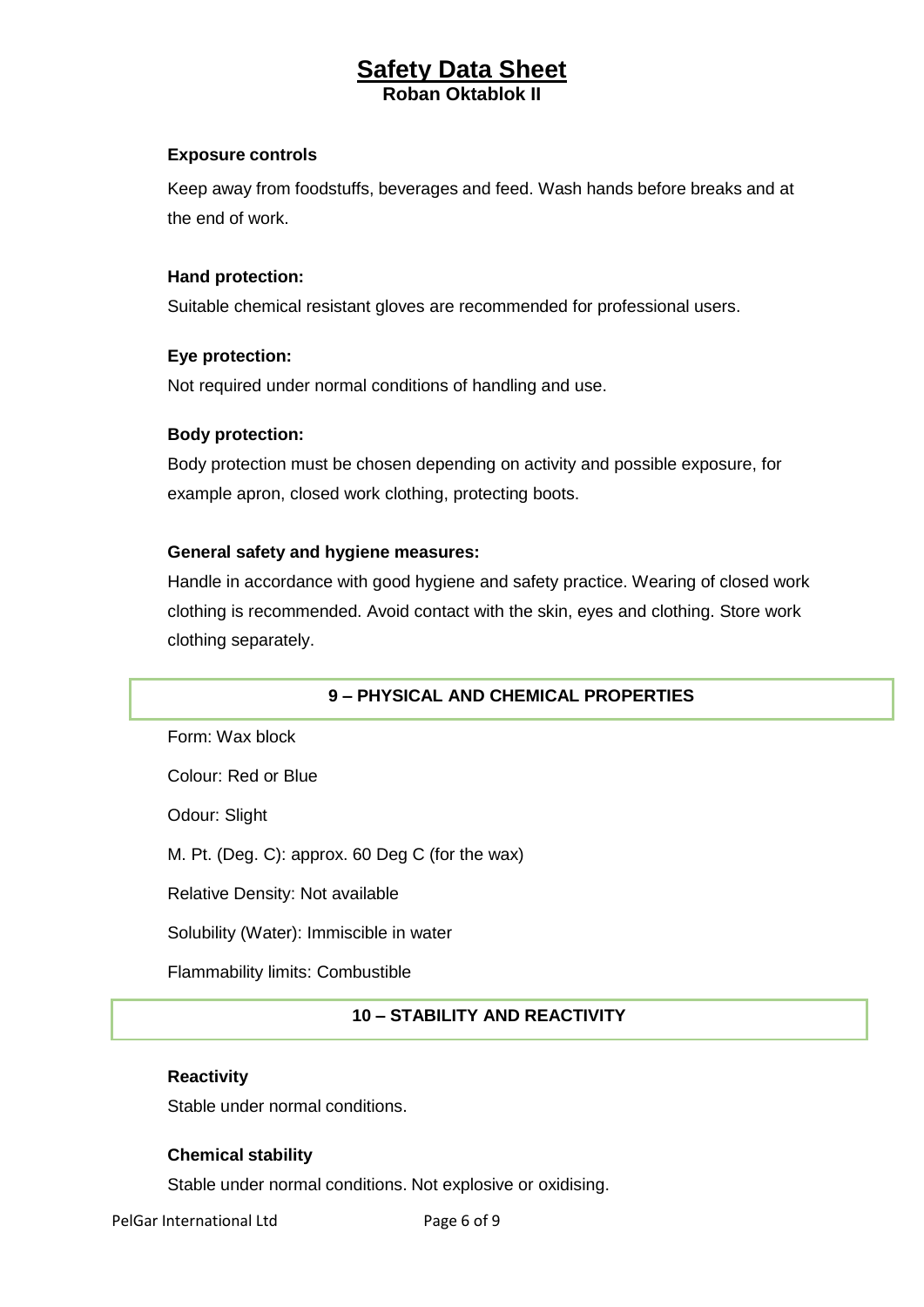**Thermal decomposition / conditions to be avoided:** The formation of toxic/irritant gases/vapours may occur if heated.

**Possibility of hazardous reactions:** Keep away from oxidising agents. **Conditions to avoid:** Heat, sparks and open flame.

#### **11 – TOXICOLOGICAL INFORMATION**

Denatonium Benzoate Oral Rat LD50 = 584 mg/kg Difenacoum **Acute Oral Category 2 from CLP** 

**Skin corrosion/irritation**

Should not cause irritation.

#### **Serious eye damage/eye irritation**

As the product is a wax block it is unlikely to cause eye damage or irritation.

#### **Respiratory or skin sensitization**

As the product is a wax block it is unlikely to cause respiratory or skin sensitization.

#### **Germ cell mutagenicity**

No evidence to suggest that anticoagulant rodenticides are mutagenic.

#### **Carcinogenicity**

No evidence to suggest that anticoagulant rodenticides are carcinogenic.

#### **12 – ECOLOGICAL INFORMATION**

As the product only contains 50ppm of Difenacoum and is a water immiscible wax block it is unlikely to be hazardous to aquatic life.

Difenacoum Daphnia EC50/48Hr = 0.91 mg/l Rainbow trout LC50/96hr =  $0.33$  mg/l

#### **Ecological information:**

Toxic to mammals, including domesticated animals, and birds if ingested.

Exposure of non-target animals should be prevented.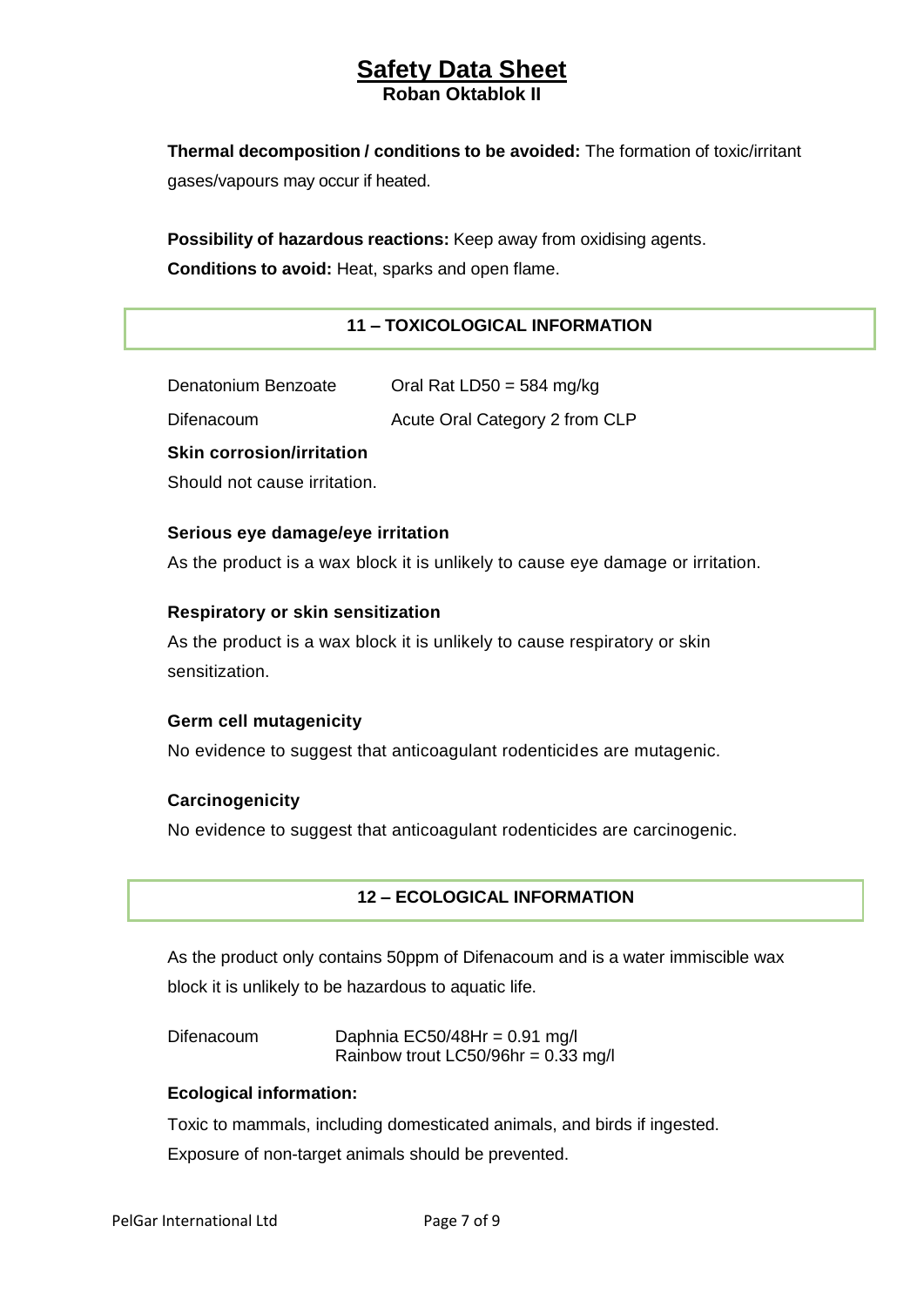#### **Roban Oktablok**

#### **13 – DISPOSAL CONSIDERATIONS**

#### **Waste treatment - Recommendation**

Dispose of in accordance with national and local regulations.

#### **European waste catalogue**

The waste disposal key number from EWC is 20 01 19 (pesticides).

**Contaminated packaging:** Empty containers can be sent to landfill after cleaning if in compliance with local and national regulations.

#### **14– TRANSPORT INFORMATION**

#### **Not Dangerous Goods**

#### **ADR/RID**

Not restricted for transport.

**IMDG**

Not restricted for transport.

#### **IATA/ICAO**

Not restricted for transport.

#### **15– REGULATORY INFORMATION**

To avoid risks to man and the environment, comply with the instructions for use.

This information should be considered when making any hazard assessment.

**Classification and labelling according to Regulation:**

(EC) No 1272/2008 [EU-GHS/CLP]

#### **16– OTHER INFORMATION**

This Safety Data Sheet replaces all previous versions. This Safety Data Sheet covers both Red and Blue formulations. For proper and safe use of this product, please refer to the product label.

#### **Abbreviations:**

ADR: European agreement concerning the international carriage of dangerous goods by Road.